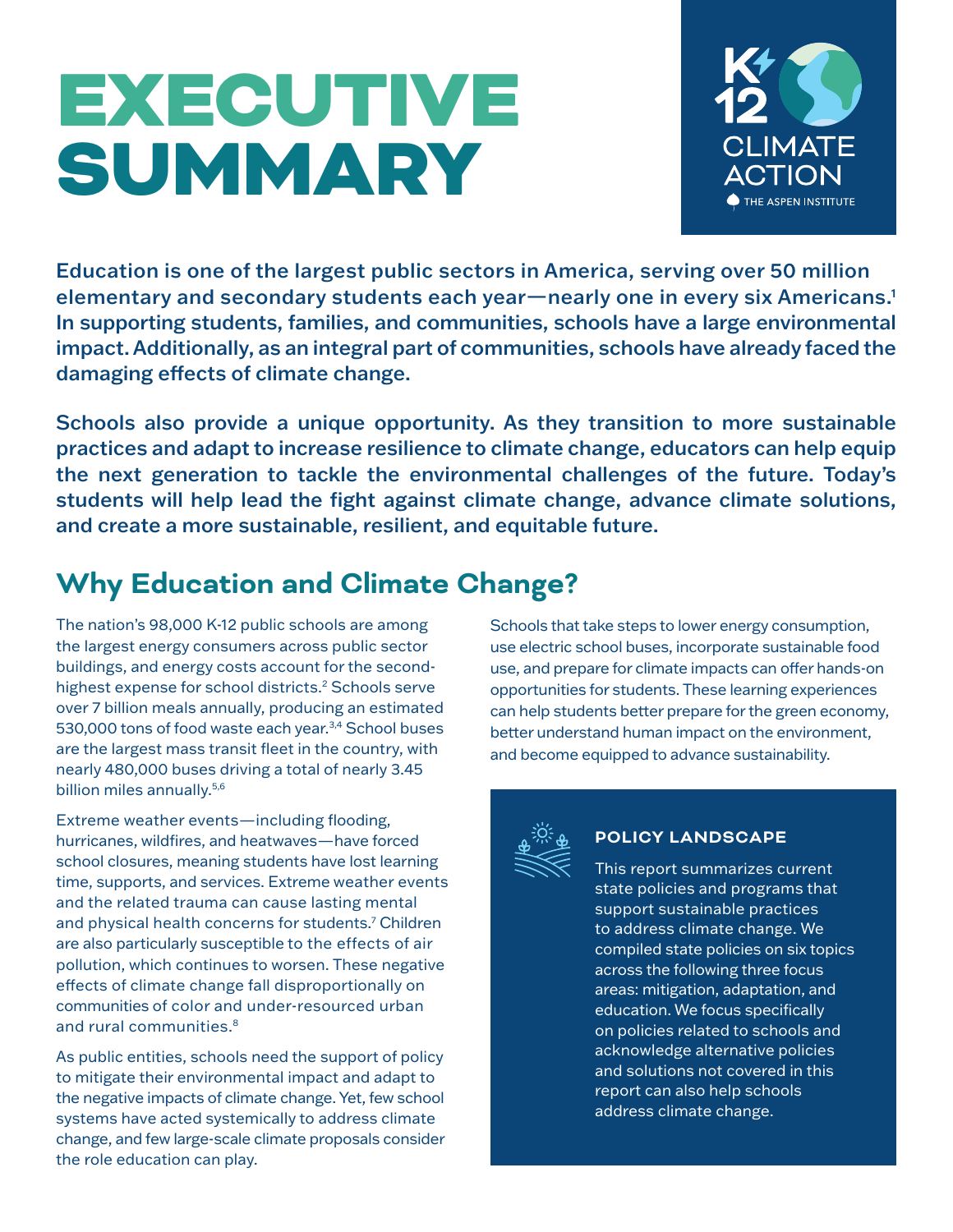| <b>FOCUS AREA</b> | <b>KEY QUESTION</b>                                                 | <b>TOPICS</b>                                                           |
|-------------------|---------------------------------------------------------------------|-------------------------------------------------------------------------|
| <b>Mitigation</b> | How can schools reduce their<br>carbon footprints?                  | Energy, Transportation, Food                                            |
| <b>Adaptation</b> | How can schools become more<br>resilient to climate change threats? | <b>Virtual Learning Days</b>                                            |
| <b>Education</b>  | How can schools prepare students<br>for a more sustainable future?  | Career and Technical Education,<br>Science and Social Studies Standards |

## **Findings**

To date, there have been few systemic efforts in the education sector to reduce its climate impact and actively equip students to advance a more sustainable future. As a result, policies and programs addressing sustainability and climate change vary widely across states. Some policies are common across states, such as supporting local food procurement in schools and permitting Volkswagen Mitigation Settlement funds to be used for electric school buses. Other topics are only addressed by a few states, such as net-zero energy goals for schools and including climate change in social studies standards.

Though these efforts are making progress, schools still have a long way to go. For instance, only 16% of districts have some schools that use solar energy, and the VW Mitigation Settlement has only purchased a limited number of electric buses.<sup>9</sup> Policymakers, school leaders, and educators can learn from the policy initiatives currently occurring across the country. The variability across states, the need to support schools in transitioning to environmental sustainability, and leadership from youth create an opportunity to further advance policy to support schools in addressing climate change.





Photos by Allison Shelley for American Education: Images of Teachers and Students in Action.